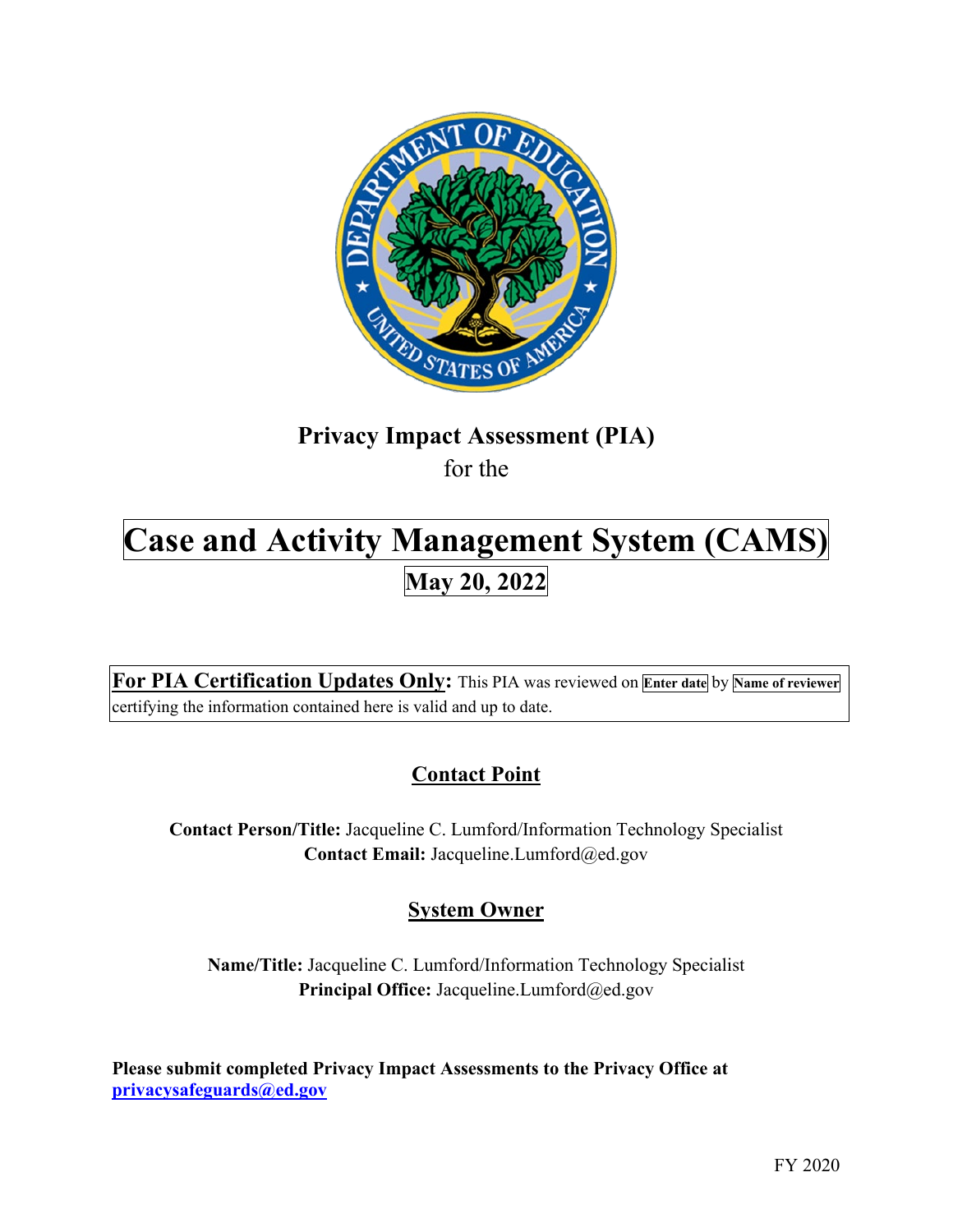*Please complete this Privacy Impact Assessment (PIA) on how personally identifiable information (PII) is collected, stored, protected, shared, and managed electronically by your system. You may wish to consult with your ISSO in completing this document. If a question does not apply to your system, please answer with N/A.* 

### **1. Introduction**

or purpose for the system. **1.1.** Describe the system including the name, acronym, and a brief description of the program

The U.S. Department of Education's (Department) Office for Civil Rights (OCR) utilizes the Case and Activity Management System (CAMS) which contains two inhouse developed applications: the Case Management System (CMS) and the Activity Management System (AMS). CAMS utilizes the commercial off-the-shelf software, Open Text eDOCS Document/Record Management System (DM/RM). CMS maintains, manages, and tracks complaints, directed inquiries, and technical assistance activities carried out by OCR's regional offices. The AMS allows for the management of non-case related business activities by the OCR Program Legal Group (PLG). The DM/RM stores, maintains, and integrates documents/records to permit end-to-end electronic processing of cases and activities. In addition, the DM/RM houses a central repository for documents on OCR policy, compliance standards, case work tools, technical assistance tools, and training materials to be used by all OCR components.

 rights activities more effectively and efficiently. CAMS tracks both case processing and maintains, and disposes of electronic and physical documents and records in keeping with applicable record retention laws. CAMS, a combination of an internal-facing website, portal, and database, supports OCR's mandate to enforce Federal statutes that prohibit discrimination by recipients of Federal financial assistance from the Department. OCR uses CAMS to manage recordkeeping on the investigation of complaints, proactive investigations, and other civil other activities carried out by OCR field and headquarters offices. CAMS also stores,

 and requests from other government agencies and the general public. CAMS also legislation, briefing materials, training materials, and manuals through the DM/RM CAMS manages OCR caseloads and provides reporting information used in congressional reports, budget requests, Freedom of Information Act (FOIA) requests, manages non-case related business activities including, but not limited to, legal and policy guidance, case support, data collection and analysis, information dissemination, and program coordination with other Department components and Federal agencies, as well as legal documents on case-related matters, research, reports, regulations, software.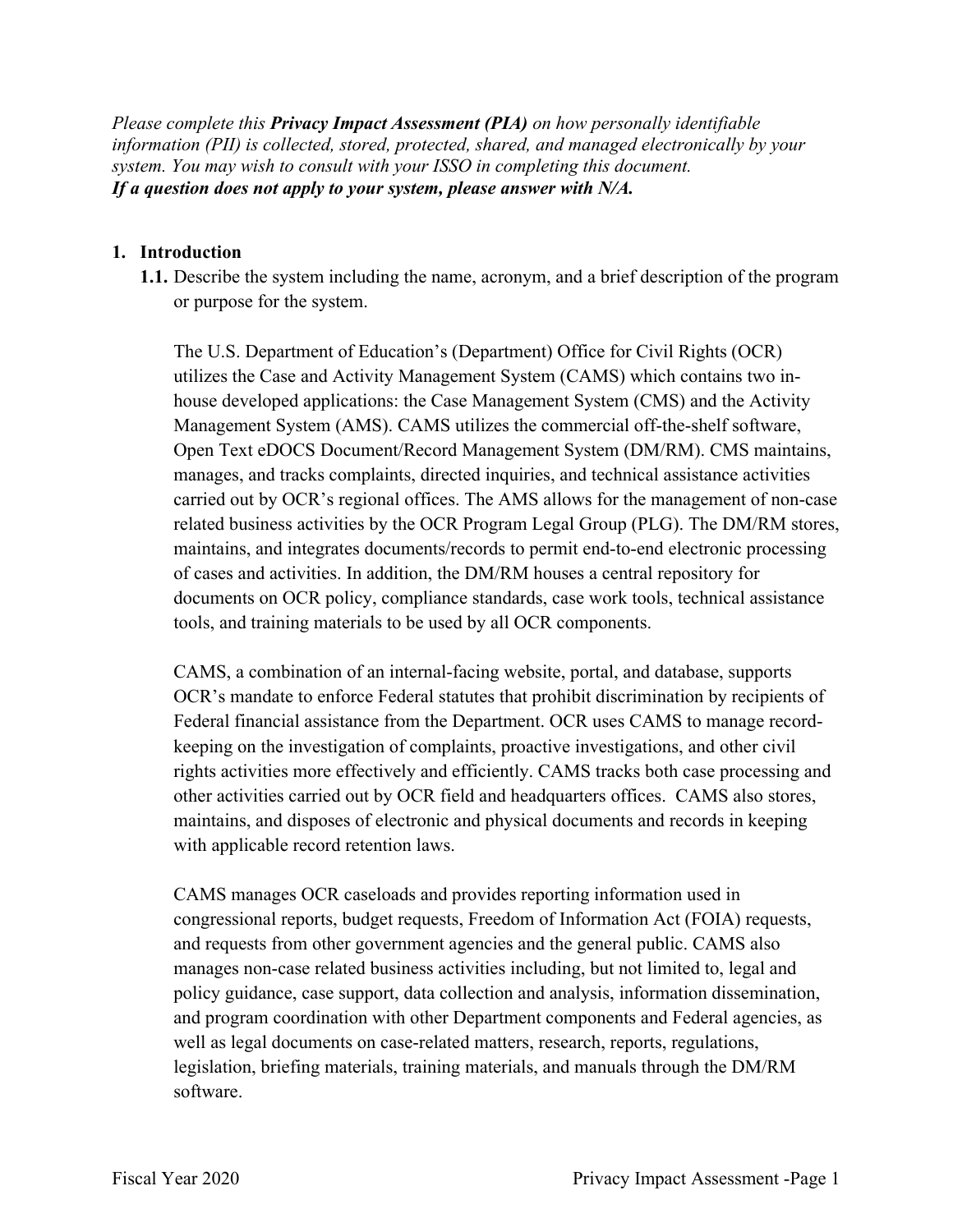**1.2.** Describe the purpose for which the personally identifiable information  $(PII)^{1}$  is collected, used, maintained or shared.

 processing work in order to support OCR's mandate to enforce Federal statutes that complaints, proactive investigations, and other civil rights activities more effectively and OCR collects, uses, maintains, and shares PII for the purpose of conducting its case prohibit discrimination by recipients of Federal financial assistance from the Department. OCR uses CAMS to manage record-keeping on the investigation of efficiently.

While investigating a complaint, OCR staff collects: the complainant's name, address, and telephone number; the specific allegations of discrimination at issue; and data collected from complainants, recipients, and other sources. OCR staff then input this information into CAMS to assist with evaluating, investigating, and resolving complaints. In addition, OCR also may collect and store data in CAMS from recipients and other sources in connection with conducting directed investigations and compliance reviews.

**1.3.** Is this a new system, or one that is currently in operation?

### Currently Operating System

**1.4.** Is this PIA new, or is it updating a previous version?

### Updated PIA

The PIA is being updated as part of the required biennial review.

**1.5.** Is the system operated by the agency or by a contractor?

Agency

**1.5.1.** If the system is operated by a contractor, does the contract or other acquisitionrelated documents include privacy requirements?

 $\overline{M}$  N/A

Click here to select.

 $1$  The term "personally identifiable information" refers to information which can be used to distinguish or trace an individual's identity, such as their name, social security number, biometric records, etc. alone, or when combined with other personal or identifying information which is linked or linkable to a specific individual, such as date and place of birth, mother's maiden name, etc. OMB Circular A-130, page 33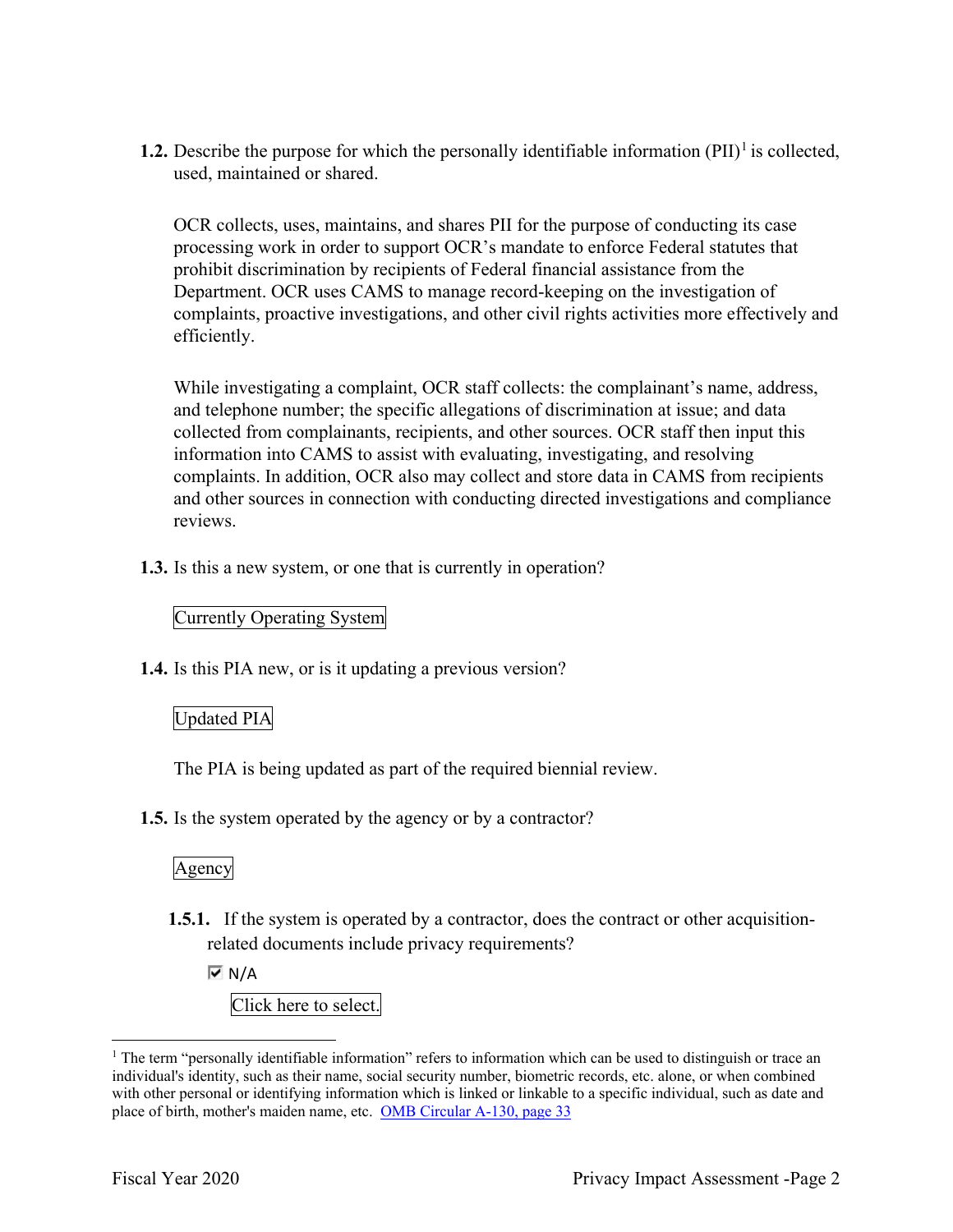### **2. Legal Authorities and Other Requirements**  *If you are unsure of your legal authority, please contact your program attorney.*

 **2.1.** What specific legal authorities and/or agreements permit and regulate the collection and use of data by the system? Please include name and citation of the authority.

OCR enforces six Federal civil rights statutes:

1972, prohibiting discrimination on the basis of sex; Section 504 of the Rehabilitation Act of 1973, prohibiting discrimination on the basis of disability; Title II of the age; and the **Boy Scouts of America Equal Access Act** of 2001, prohibiting the denial of youth groups. These civil rights laws enforced by OCR extend to institutions that receive Title VI of the Civil Rights Act of 1964, prohibiting discrimination on the basis of race, color, and national origin is prohibited by; Title IX of the Education Amendments of Americans with Disabilities Act of 1990, prohibiting discrimination on the basis of disability; the Age Discrimination Act of 1975, prohibiting discrimination on the basis of equal access or a fair opportunity to meet with the Boy Scouts of America or other listed Federal financial assistance from the Department and institutions for which OCR has been delegated authority from other Federal agencies, including State education agencies, elementary and secondary school systems, colleges and universities, vocational schools, proprietary schools, State vocational rehabilitation agencies, and libraries.

In addition, OCR collects and maintains PII pursuant to the **Family Education Rights and** Privacy Act, 20 U.S.C. §§ 1232g(b)(1) and 1232g(b)(3).

### **SORN**

 **2.2.** Is the information in this system retrieved by an individual's name or personal identifier such as a Social Security Number or other identification?<br>Ves

 The records in this system are indexed by and retrievable by any data element in any discrimination, and the stage of case processing. populated data field, including the name of the complainant, the complaint number, the name of the entity against which the complaint was filed, the basis for the alleged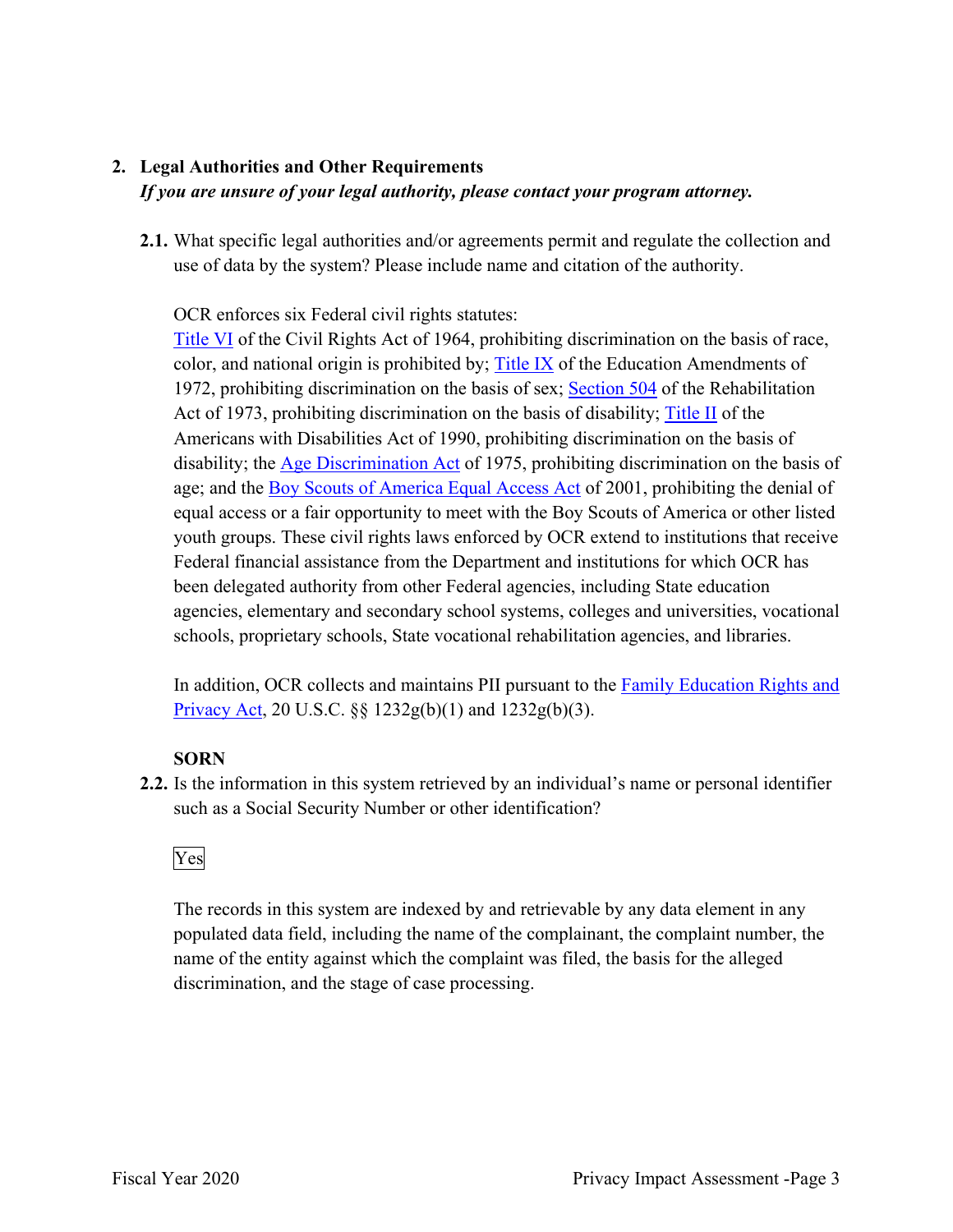**2.2.1.** If the above answer is **YES,** this system will need to be covered by Privacy Act System of Records Notice(s)  $(SORN(s))$ .<sup>2</sup> Please provide the SORN name, number, Federal Register citation and link, or indicate that a SORN is in progress.  $\Box N/A$ 

 published in the Federal Register on March 22, 2018. The SORN, entitled the "Complaint Files and Log'' (18-08-01), 83 FR 12571, was

 **2.2.2.** If the above answer is **NO**, explain why a SORN was not necessary. For Department, etc. example, the information is not retrieved by an identifier, the information is not maintained in a system of records, or the information is not maintained by the

 $\overline{M}$  N/A

### **Records Management**

 **an email to [RMHelp@ed.gov](mailto:RMHelp@ed.gov) If you do not know your records schedule, please consult with your records liaison or send** 

**2.3.** What is the records retention schedule approved by National Archives and Records Administration (NARA) for the records contained in this system? Please provide all relevant NARA schedule numbers and disposition instructions.

ED 026: Education Discrimination Case Files (N1-441-08-6).

 and monitoring is completed, or, if a Request for Reconsideration (RFR) is received, Disposition: Temporary. Cut off at the end of the fiscal year in which the case is closed when the review of the RFR is completed. Destroy/delete 20 years after cutoff.

 For significant case files disposition is permanent. Cut off at the end of the fiscal year in which the case is closed and monitoring is complete. Transfer nonelectronic records to the National Archives every 5 years, with any related documentation and external finding aids, as specified in 36 CFR 1228.70 or standards applicable at the time.

 timelines in the records disposition schedule? **2.4.** Is the PII contained in this system disposed of appropriately, and in accordance with the

 $2$  A System of Records Notice (SORN) is a formal notice to the public that identifies the purpose for which PII is collected, from whom and what type of PII is collected, how the PII is shared externally (routine uses), and how to access and correct any PII maintained by ED. <https://connected.ed.gov/om/Documents/SORN-Process.pdf>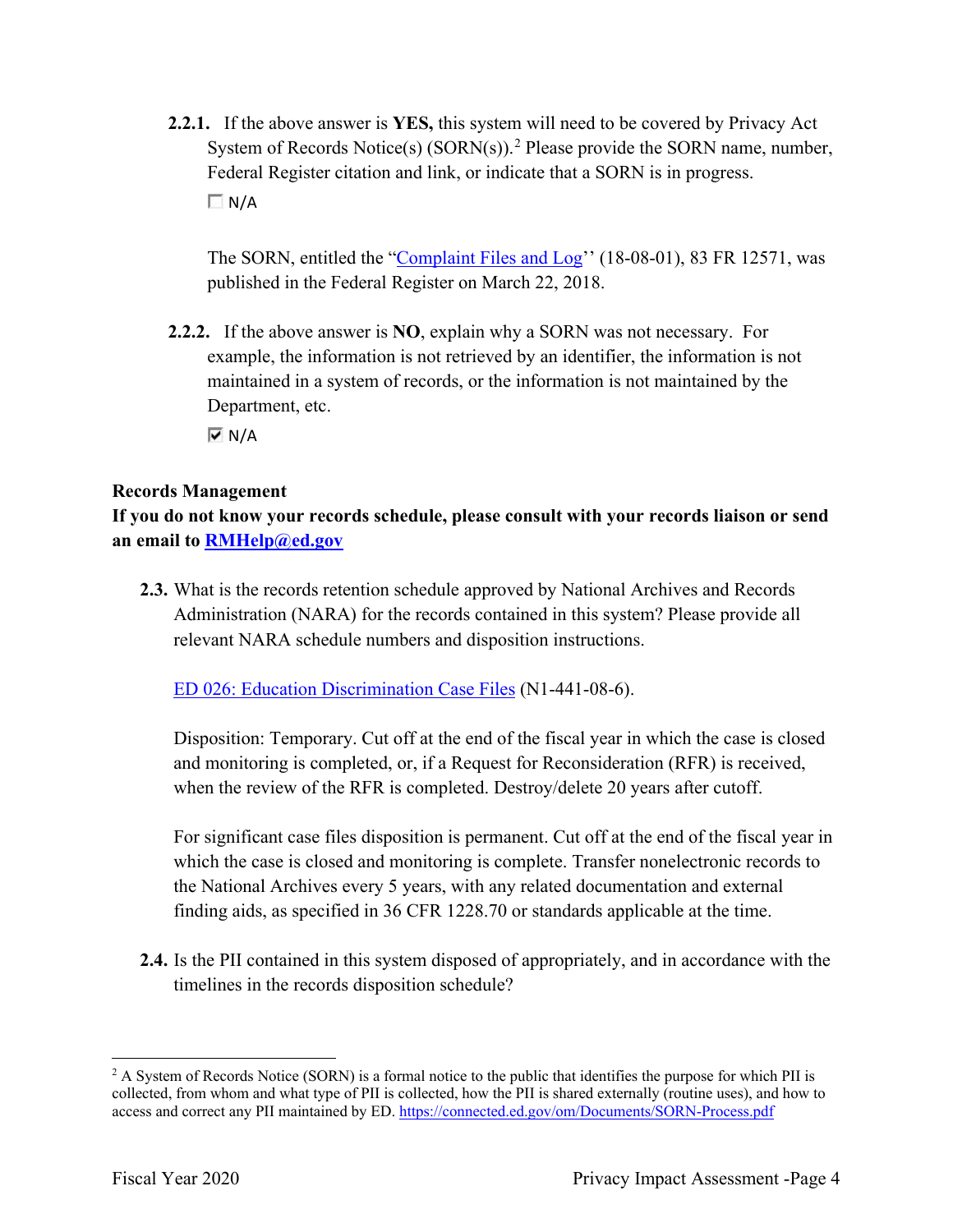Yes

### **3. Characterization and Use of Information**

### **Collection**

**3.1.** List the specific PII elements (e.g., name, email, address, phone number, date of birth, Social Security, etc.) that the system collects, uses, disseminates, or maintains.

PII elements collected, used, disseminated, and maintained within CAMS include:

- allegations, and, depending on the details of the case, the age, race, and sex of alleged victims and other results of investigations. • Names, addresses, and telephone numbers of complainants, complaint
- Correspondence related to the complaint, which may include copies of correspondence sent by OCR to others, correspondence received by OCR, records of telephone conversations, copies of emails or other written communications.
- Investigator and attorney memoranda.
- Interview notes or transcriptions and witness statements.
- Documents gathered during an investigation, including photographs of persons or things, portions of a recipient institution's records, and complainants' or other individuals' scholastic, medical, or employment records.
- Charts, prepared exhibits, or other analytical materials prepared by OCR staff or by consultants retained by OCR.
- **3.2.** Does the system collect only the minimum amount required to achieve the purpose stated in Question 1.2?<br>Yes

Depending upon the type of complaint and subsequent investigation, the minimum amount of PII is collected in order to fully complete an investigation and render a decision.

**3.3.** What are the sources of PII collected (e.g., individual, school, another agency, commercial sources, etc.)?

Any member of the public that files a civil rights complaint with the Department, including students, parents, teachers, and community advocates. Information from other individuals referenced as part of an investigation or complaint, such as witnesses, could also be collected.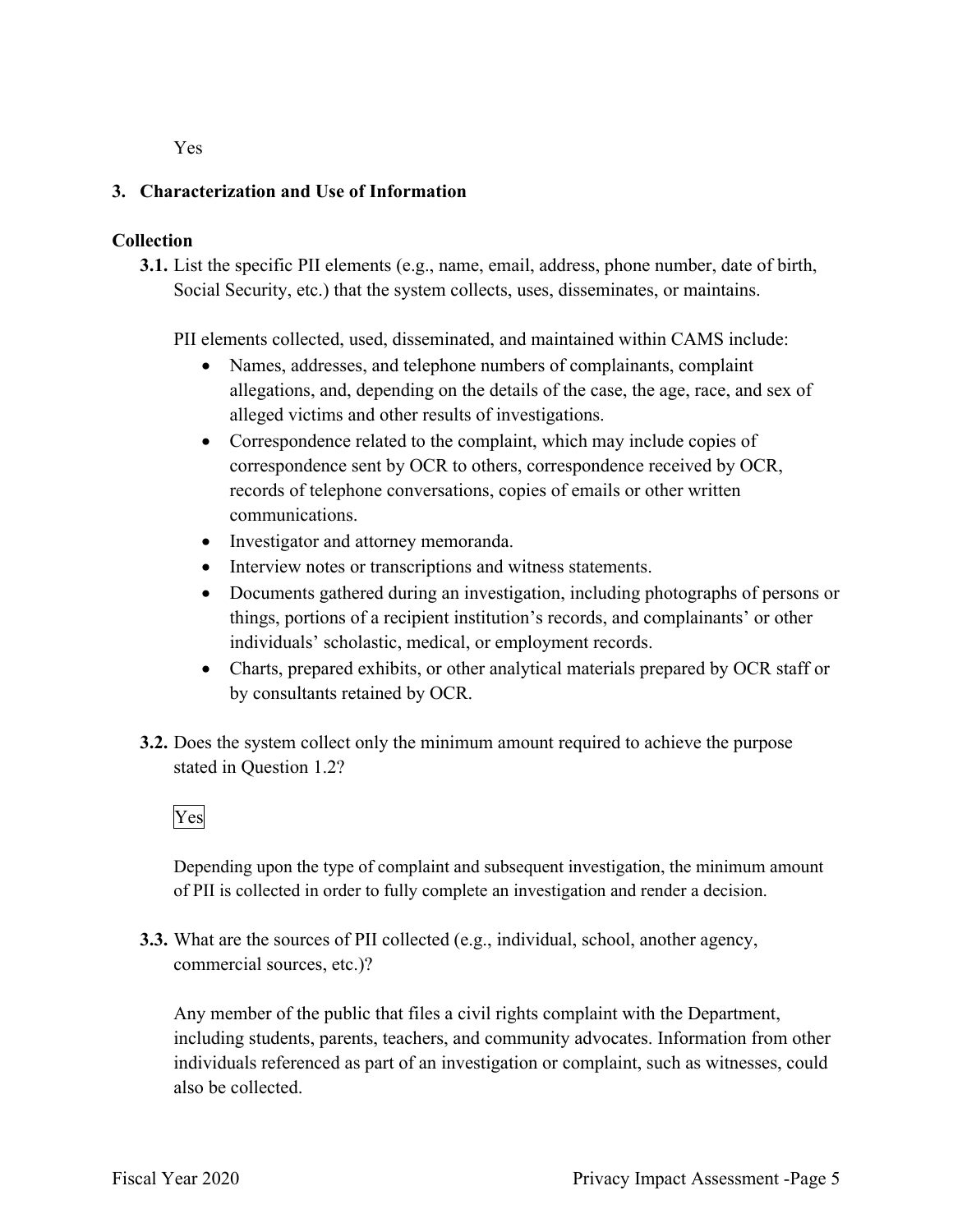**3.4.** How is the PII collected from the stated sources listed in Question 3.3 (e.g., paper form, web page, database, etc.)?

complaint form, a **fillable PDF** form can be completed and submitted through email, physical mail, faxes, and/or email. For appeals, complainants fill out the **appeal form**. Initial submissions of complaints can be submitted through the electronic discrimination complaint form. If a complainant does not have access to the electronic discrimination mail, or fax. During an investigation, PII can be collected from stated sources through oral interviews, paper documents or USB drives sent by hand delivery or through

**3.5.** How is the PII validated or confirmed to ensure the integrity of the information collected?<sup>3</sup> Is there a frequency at which there are continuous checks to ensure the PII remains valid and accurate?

 The complainant submits information directly into the system through the website or through a fillable form that is then emailed, faxed, or mailed to the Department. The information is used to contact the complainant to perform an initial analysis. If the and fix the error in the information that was provided. The information regarding the complainant is not contacted because the information is incorrect, the complainant has the option to contact the Department again to inquire about the status of their complaint basis for the civil rights complaint will be verified by OCR investigators.

During an investigation, staff assigned to the case validate or confirm information through interviews, email communications, and comparison of various documents. Staff communicate with complainants and recipients as needed during the course of investigations.

### **Use**

**3.6.** Describe how the PII is used to achieve the purpose stated in Question 1.2 above.

OCR investigations typically focus on the treatment of individuals and often focus on how that treatment may or may not have varied from the treatment of other similarly situated individuals. To investigate, OCR must: understand an individual's status and confirm the particulars of the treatment received; identify individuals who are similarly situated; determine how those similarly situated individuals were treated; and examine a recipient's explanation for any differences in treatment. OCR investigations require

 $3$  Examples include restricted form filling, account verification, editing and validating information as it's collected, and communication with the individual whose information it is.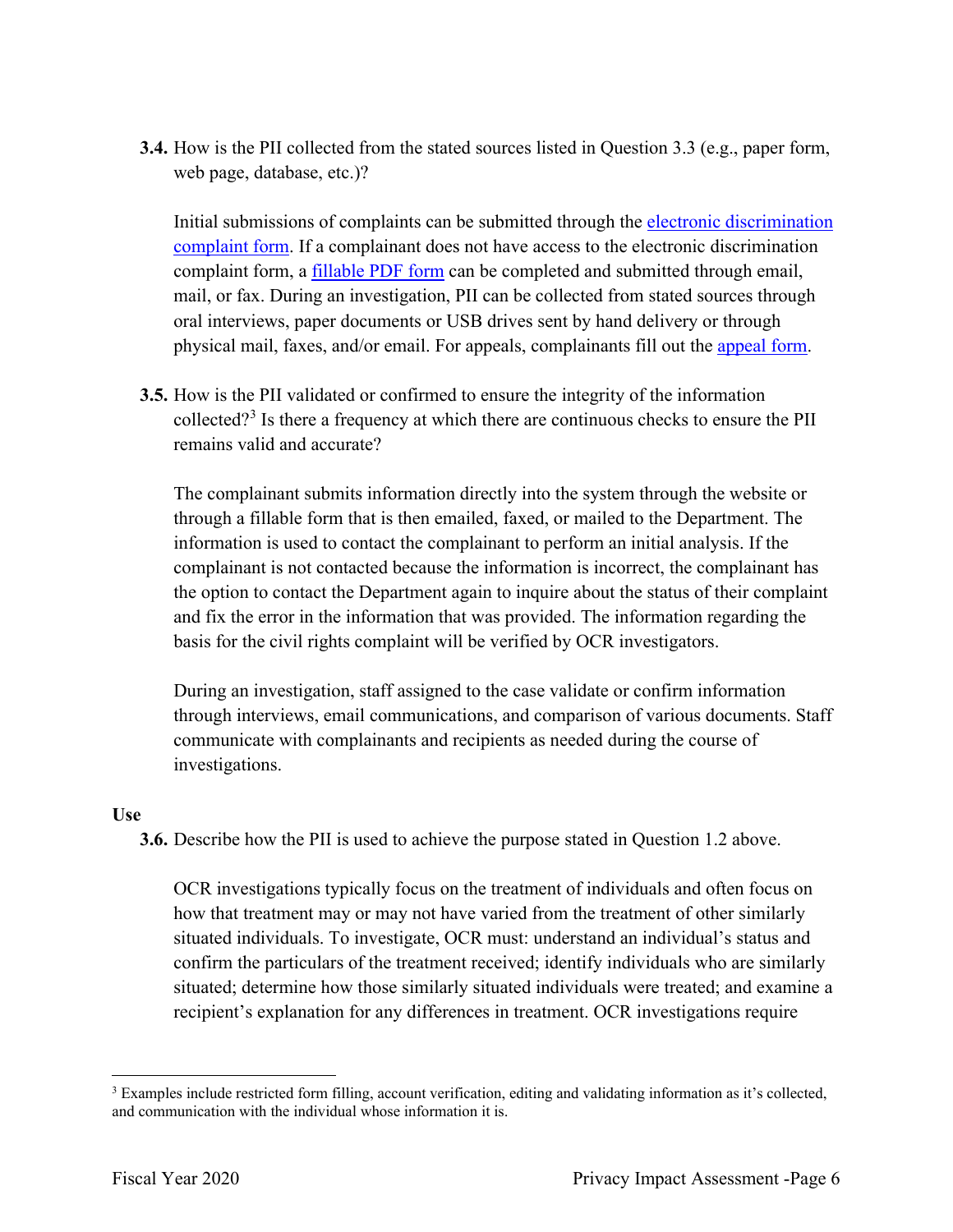review of recipient files in areas that necessarily include PII, such as sexual harassment investigations, issuance of discipline, and services and accommodations for disability.

prior to deployment or for training employees?<br>No **3.7.** Is the system using PII for testing/researching new applications or information systems

 **3.7.1.** If the above answer is **YES,** what controls are in place to minimize the risk and protect the data?  $\overline{M}$  N/A

**Social Security Numbers** 

*It is the Department's Policy that, in order to collect Social Security Numbers, the System Owner must state the collection is: 1) authorized by law, 2) necessary for an agency purpose, and 3) there is no reasonable alternative.* 

 **3.8.** Does the system collect Social Security Numbers? Note that if the system maintains Social Security Numbers but does not explicitly collect them, answer 3.8.1 to address the purpose for maintaining them.

No

**3.8.1.** If the above answer is **YES**, explain the purpose for its collection, and how the SSN will be used.

N/A

- **3.8.2.** Specify any alternatives considered in the collection of SSNs and why the alternatives were not selected.  $\overline{M}$  N/A
- **4. Notice** 
	- its collection (e.g., direct notice, such as a Privacy Act Statement (if applicable) or **4.1.** How does the system provide individuals with notice about the collection of PII prior to public notice, such as a SORN, PIA,)? If notice is not provided, explain why not.

A **Privacy Notice** found on the OCR complaint form website provides notice to the public. Additionally, this PIA and the SORN, Complaint Files and Log (18-08-01), also provide notice.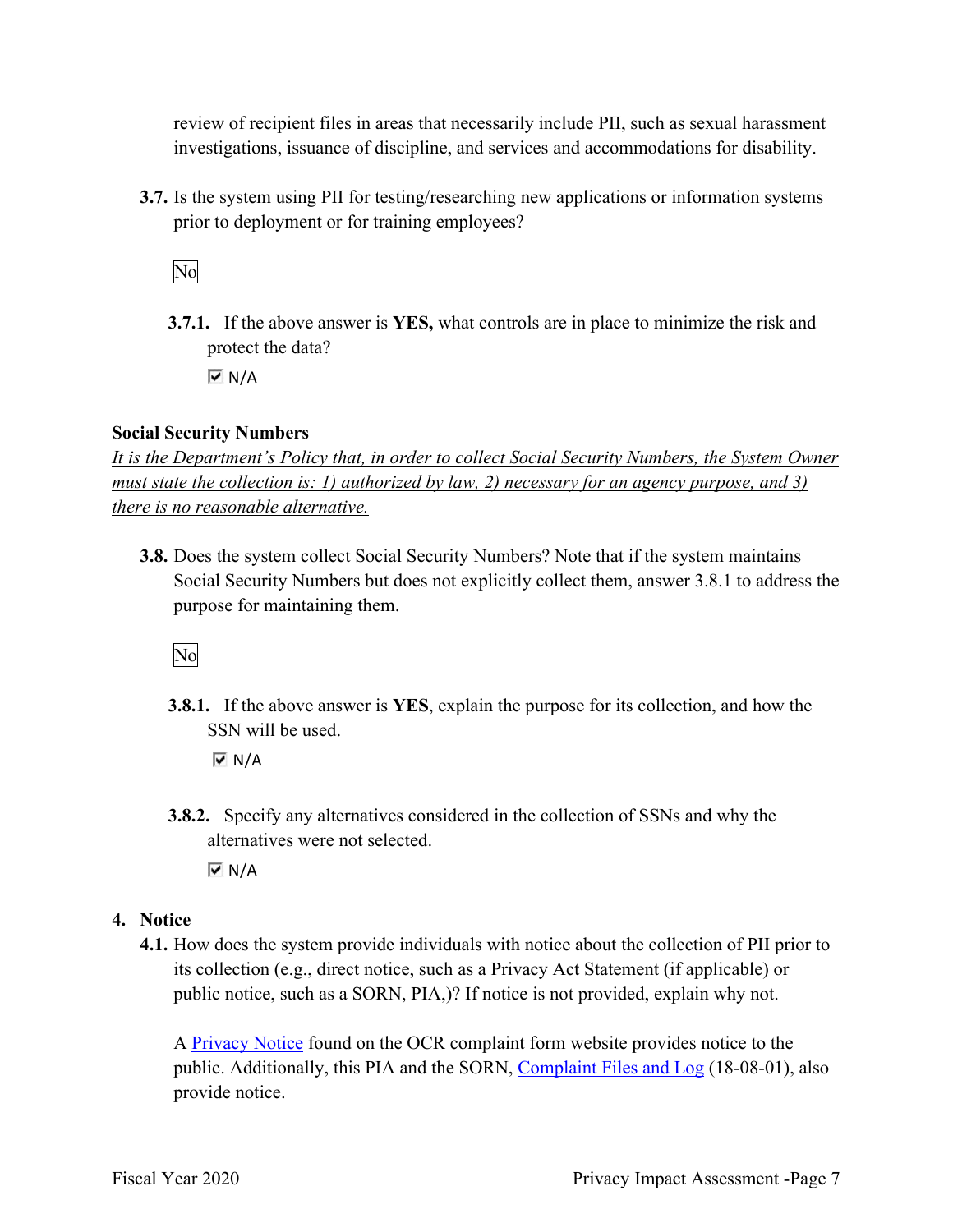including the following: In addition, OCR provides notice to individuals during an investigation about the collection of PII prior to uploading any such information to CAMS in numerous ways,

- OCR's Case Processing Manual, Sections 101 and 703, available on OCR's website at <https://www2.ed.gov/about/offices/list/ocr/docs/ocrcpm.pdf>
- OCR's Notice of Witness Rights, which is shared with witnesses before interviews, pursuant to the Case Processing Manual, Section 702, and can be found at<http://www2.ed.gov/about/offices/list/ocr/docs/witness-notice-mw.pdf>
- Information About OCR's Complaint Processing Procedures, in a section entitled "Investigatory Use of Personal Information," which is found on OCR's website at<https://www2.ed.gov/about/offices/list/ocr/docs/complaints-how.pdf>
- How the Office for Civil Rights Handles Complaints, in a section entitled "Investigatory Use of Personal Information," which is found on OCR's website at<https://www2.ed.gov/about/offices/list/ocr/complaints-how.html>
- • OCR Complaint Consent Form, which is found on OCR's website at <https://www2.ed.gov/about/offices/list/ocr/edlite-consentform.html>
- **4.2.** Provide the text of the notice or the link to the webpage where the notice is posted if notice is provided other than by SORN or PIA.
	- $\Box N/A$

See the links provided above under question 4.1.

**4.3.** What opportunities are available for individuals to consent to uses (including new uses of previously collected PII), decline to provide PII, or opt out of the project?

 When it is necessary to disclose the identity of the complainant to the recipient and witnesses in order to resolve the complaint, OCR will require written consent before proceeding. The complainant will be informed that the complaint will be dismissed if written consent is necessary in order to resolve the complaint and is not received within person. If OCR does not receive a signed written Consent Form, and it is necessary in order to resolve the complaint, the complaint will be dismissed and the complainant so 20 calendar days of the date that OCR requests the consent form from the complainant. The signed consent form may be submitted to OCR by mail, fax, electronic mail or in informed in writing. A complainant filing on behalf of or pertaining to another person is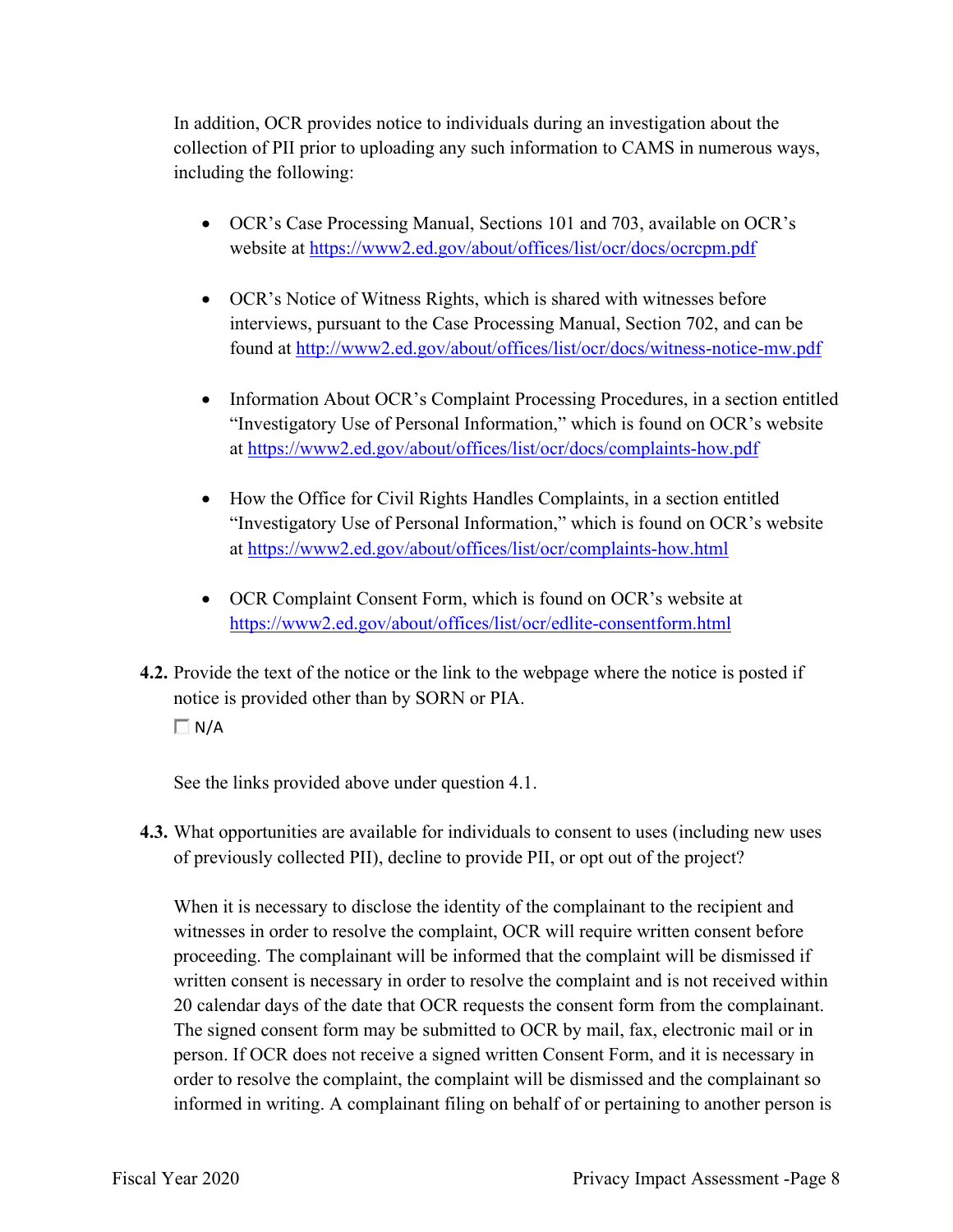responsible for securing any necessary written consent from that individual, including when a parent files for a student over the age of 18 or one who becomes 18 while the complaint is under investigation or in monitoring. Where the person is a minor (under person's parent or legal guardian. Parental or legal guardian consent may not be required for persons under the age of 18 if they are emancipated under State law. the age of 18) or a legally incompetent adult, the consent form must be signed by that

 **4.4.** Is the notice referenced in Question 4.1 reviewed and revised when there are changes in the practice, policy, or activities that affect the PII and privacy to ensure that individuals are aware of and can consent to, where feasible, these changes?

Yes

### **5. Information Sharing and Disclosures**

### **Internal**

 **5.1.** Will PII be shared internally with other ED principal offices? If the answer is **NO**, please skip to Question 5.4.

Yes

**5.2.** What PII will be shared and with whom?  $\Box N/A$ 

PII may be shared with different internal offices such as the Office of the General Counsel (OGC), the Office of the Inspector General (OIG), or the Office of Legislative and Congressional Affairs (OLCA).

 **5.3.** What is the purpose for sharing the specified PII with the specified internal organizations?

 $\Box$  N/A

 OCR does not generally share the PII in its files with other Department organizations. At that member has consent signed by a party to the case (complainant or parent/legal times, however, OCR may need to collaborate with OGC to resolve litigation involving complainants or recipients or difficult legal issues. OCR also sometimes must respond to inquiries from OIG about OCR investigations, and during this process OCR may need to share the facts of a case. OLCA coordinates inquiries from and responses to members of Congress; in response to an inquiry from a member of Congress about a case, so long as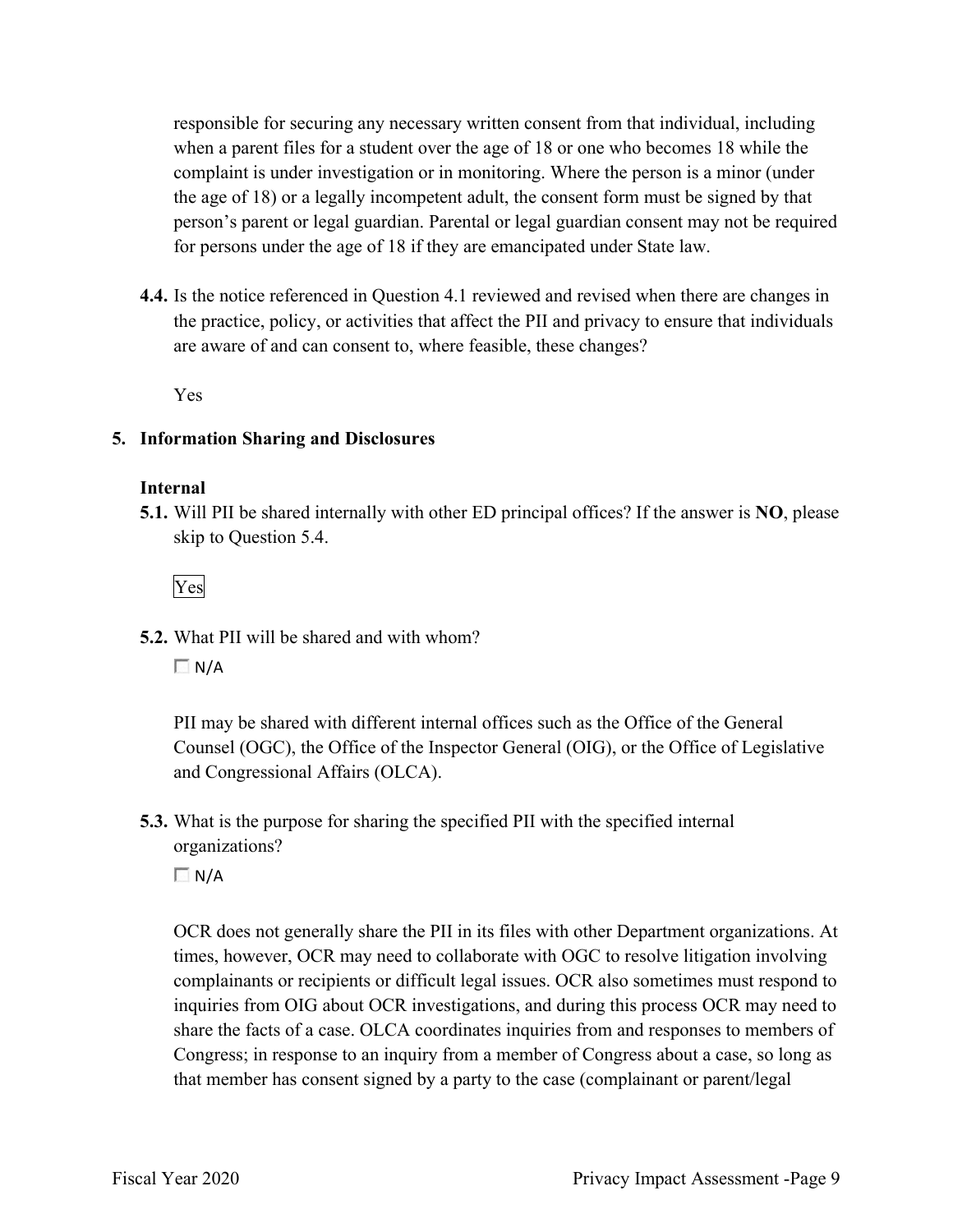guardian), OCR may share limited case information with OLCA for the purpose of conveying such information to the member of Congress.

### **External**

**5.4.** Will the PII contained in the system be shared with external entities (e.g. another agency, school district, the public, etc.)? If the answer is **NO**, please skip to Question 6.1.

Yes

 **5.5.** What PII will be shared and with whom? List programmatic disclosures only. 4  **Note: If you are sharing Social Security Numbers externally, please specify to whom and for what purpose**.

 $\Box$  N/A

Information includes: complainant's name, address, and telephone number; the specific allegations of discrimination at issue; and other facts gathered in investigation of the allegations.

Possible disclosures include:

- Recipients of Federal financial assistance, witnesses, or consultants
- Law enforcement agencies
- Litigation and alternative dispute resolution (ADR)
- Department of Justice (DOJ)
- Members of Congress
- Contractors
- **5.6.** What is the purpose for sharing the PII with the specified external entities?

 $\Box$  N/A

OCR shares PII with the DOJ as necessary for DOJ to coordinate OCR's civil rights work and for the two organizations to work together on certain investigations. Similarly, other agencies sometimes delegate to OCR their authority to conduct civil rights investigations, in which case OCR may share the result of such an investigation with the delegating agency. When OCR receives a complaint over which it does not have jurisdiction, it may share the complaint, including PII, with another enforcement agency that does have jurisdiction. OCR shares PII with recipient and witnesses as necessary in order to obtain appropriate records and information during ongoing OCR investigations

<sup>&</sup>lt;sup>4</sup> If this information is covered by Privacy Act System of Records Notice (SORN) please list only relevant programmatic disclosures listed under the Routine Uses section.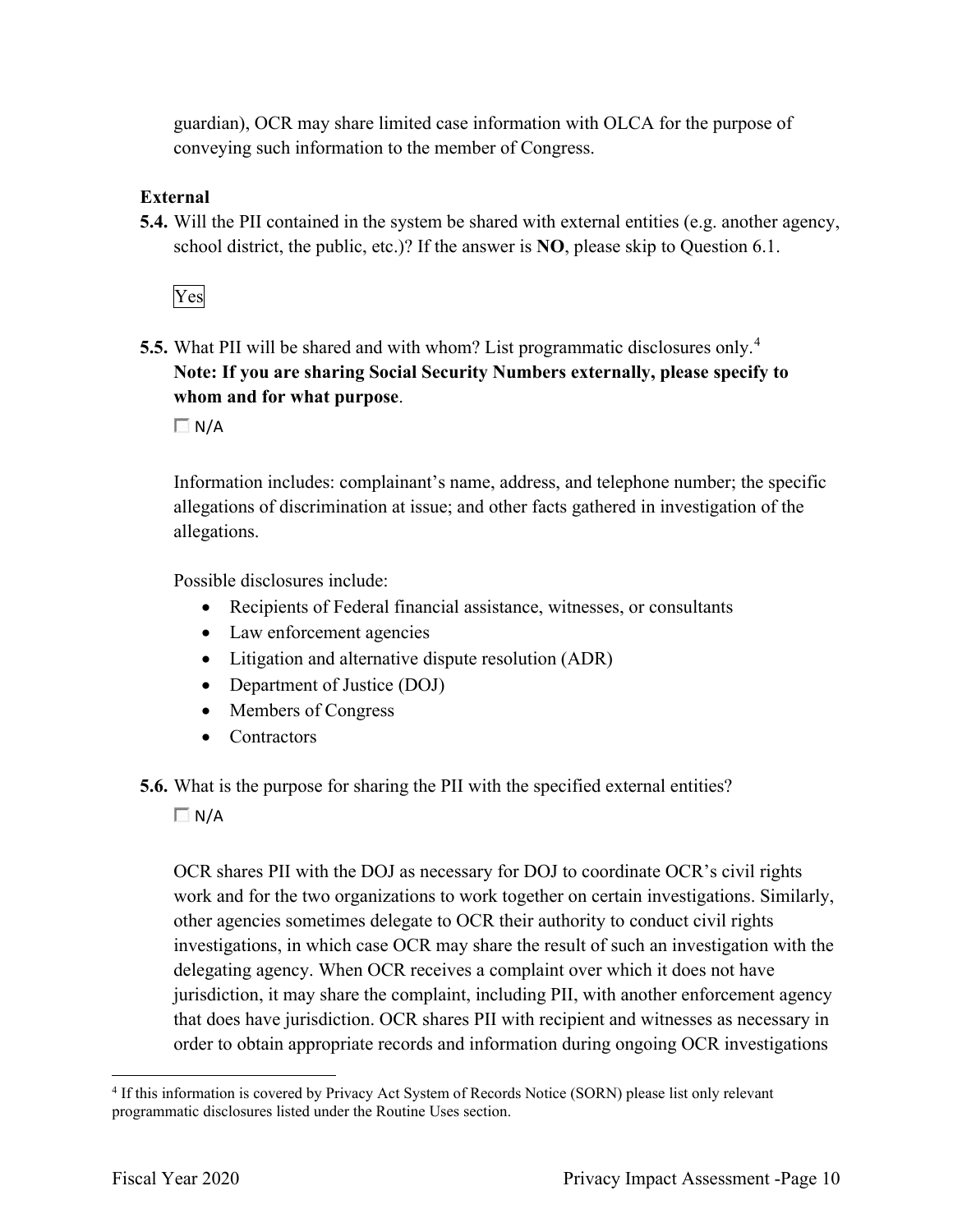and may share PII with consultants assisting OCR to conduct investigations. Where OCR is pulled into litigation by a complainant or recipient, OCR may be forced to share PII with a court or to pursue ADR. When Congressional members pose inquiries on behalf of constituents who are complainants or recipients, OCR discloses PII if the member of Congress provides to OCR a consent to share PII signed by the complainant or parent/legal guardian.

**5.7.** Is the sharing with the external entities authorized?



**5.8.** Is the system able to provide and retain an account of any disclosures made and make it available upon request?

 $\Box$  N/A No

The Secretary of Education has exempted by regulations the Complaint Files and Log record system, which is also exempt from the following provisions of the Privacy Act pursuant to  $5$  U.S.C.  $552(k)(2)$  (civil enforcement):

(1)  $5 \text{ U.S.C. } 552 \text{a(c)}(3)$ , regarding access to an accounting of disclosures of records.

**5.9.** How is the PII shared with the external entity (e.g. email, computer match, encrypted line, etc.)?

 $\Box$  N/A

External entities cannot access CAMS. Only authorized OCR employees and contractors have access to CAMS. Both have access to information stored in CAMS and, if warranted in particular situations, share that information with external entities. PII typically is shared via physical letters and/or encrypted email.

**5.10.** Is the sharing pursuant to a Computer Matching Agreement (CMA), Memorandum of Understanding (MOU), or other type of approved sharing agreement with another agency?

 $\Box$  N/A

No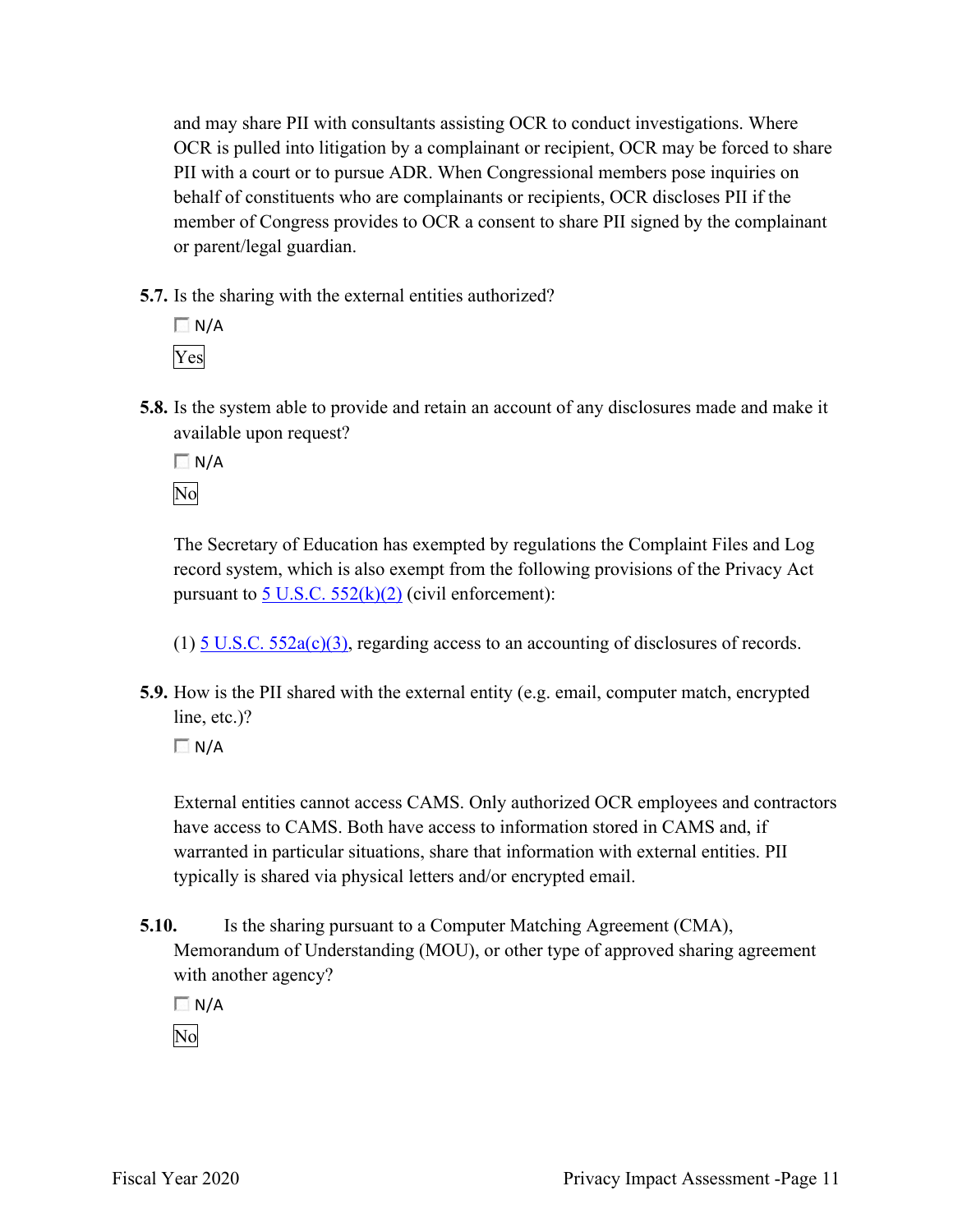The sharing of information is pursuant to the routine uses maintained in the Complaint Files and Log (18-08-01) SORN.

**5.11.** Does the project place limitation on re-disclosure?

 $\Box N/A$ No

### **6. Redress**

**6.1.** What are the procedures that allow individuals to access their own information?

This system is exempted from  $\underline{5 \text{ U.S.C. } 552a(e)(4)(H)}$  pursuant to  $\underline{34 \text{ CFR}}$  $5b.11(c)(2)(iii)$ .

 under both the Privacy Act and FOIA, absent further clarification. Pursuant to the maintained under their names or other PII, so long as a requesting individual signs a incidentally may contain their PII, in which case, if disclosure otherwise is appropriate OCR generally processes an individual's request for "their information" as a request Privacy Act, individuals can obtain unredacted documents in a system of records Privacy Act Request Form swearing under penalty of perjury about the truthfulness of his or her identity. Individuals also can file FOIA requests seeking case files that under FOIA, they will be given documents unredacted as to their own PII and redacted as to other individuals' PII. Individuals cannot access their information directly from CAMS.

 **6.2.** What procedures are in place to allow the subject individual to correct inaccurate or erroneous information?

This system is exempted from  $\underline{5 \text{ U.S.C. } 552a(e)(4)(H)}$  pursuant to  $\underline{34 \text{ CFR}}$  $5b.11(c)(2)(iii)$ .

 There is no formal procedure for correcting information. As stated above, OCR conducts life of every case to ensure high quality decisions, and planning decisions will be OCR's resolution letters and its Case Processing Manual inform parties about appeal ongoing efforts to collect, and corroborate information, consistent with OCR's Case Processing Manual, which States that case planning is to be conducted throughout the adjusted as necessary to take into account information obtained during case processing. rights.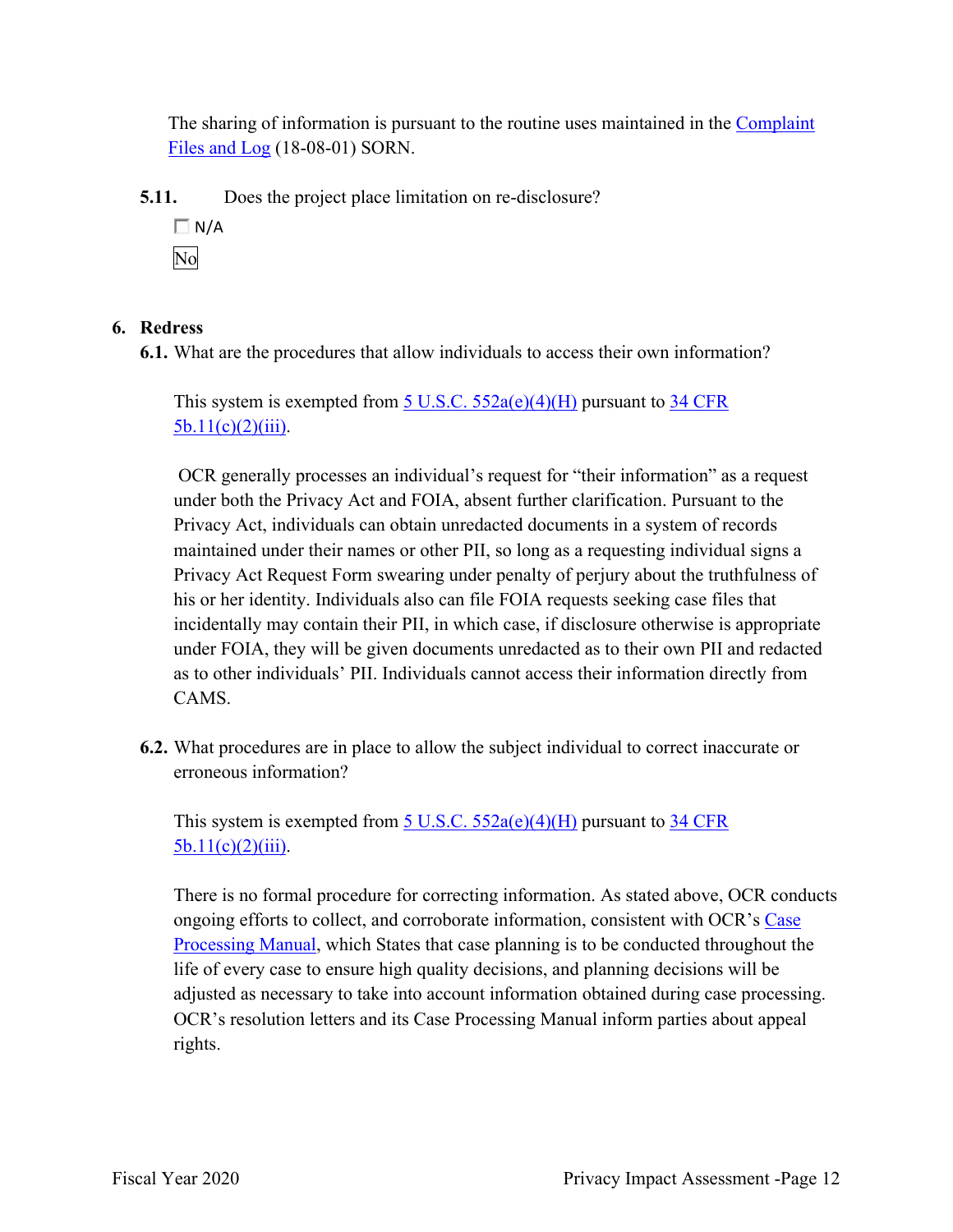**6.3.** How does the project notify individuals about the procedures for correcting their information?

This system is exempted from  $\underline{5 \text{ U.S.C. } 552a(e)(4)(G)}$  pursuant to  $\underline{34 \text{ CFR}}$  $5b.11(c)(2)(iii)$ .

 opens a complaint for investigation, OCR sends a Letter of Notification to both the independent law enforcement agency that gathers data from all parties to a dispute and determinations as laid out in resolution letters, there is an appeal process. Throughout the course of case evaluation and investigation, OCR communicates with complainants and recipients to obtain and confirm information. For example, when OCR complainant and the recipient about the subject of OCR's investigation. At any point during OCR's communications, an individual may contact OCR to relate what he or she believes is inaccurate or erroneous information, including PII. However, OCR is an an individual may not agree with some of this data. If parties disagree with OCR

### *7.* **Safeguards**

### *If you are unsure which safeguards will apply, please consult with your ISSO.*

 **7.1.** Does the principal office work with their CSO/ISSO to build privacy & security into the system and build privacy extensions to the extent feasible?



**7.2.** Is an Authority to Operate (ATO) required?



 **7.3.** Under NIST FIPS Pub. 199, what is the security categorization of the system: **Low, Moderate, or High?** 

 $\Box$  N/A Moderate

 **7.4.** What administrative, technical, and physical safeguards are in place to protect the information?

 The system is maintained on secure computer servers located in one or more secure Department server facilities. The system is only accessible and available to authorized including usernames and passwords. The system also limits data access by type of user Department employees and contractors utilizing various authentication mechanisms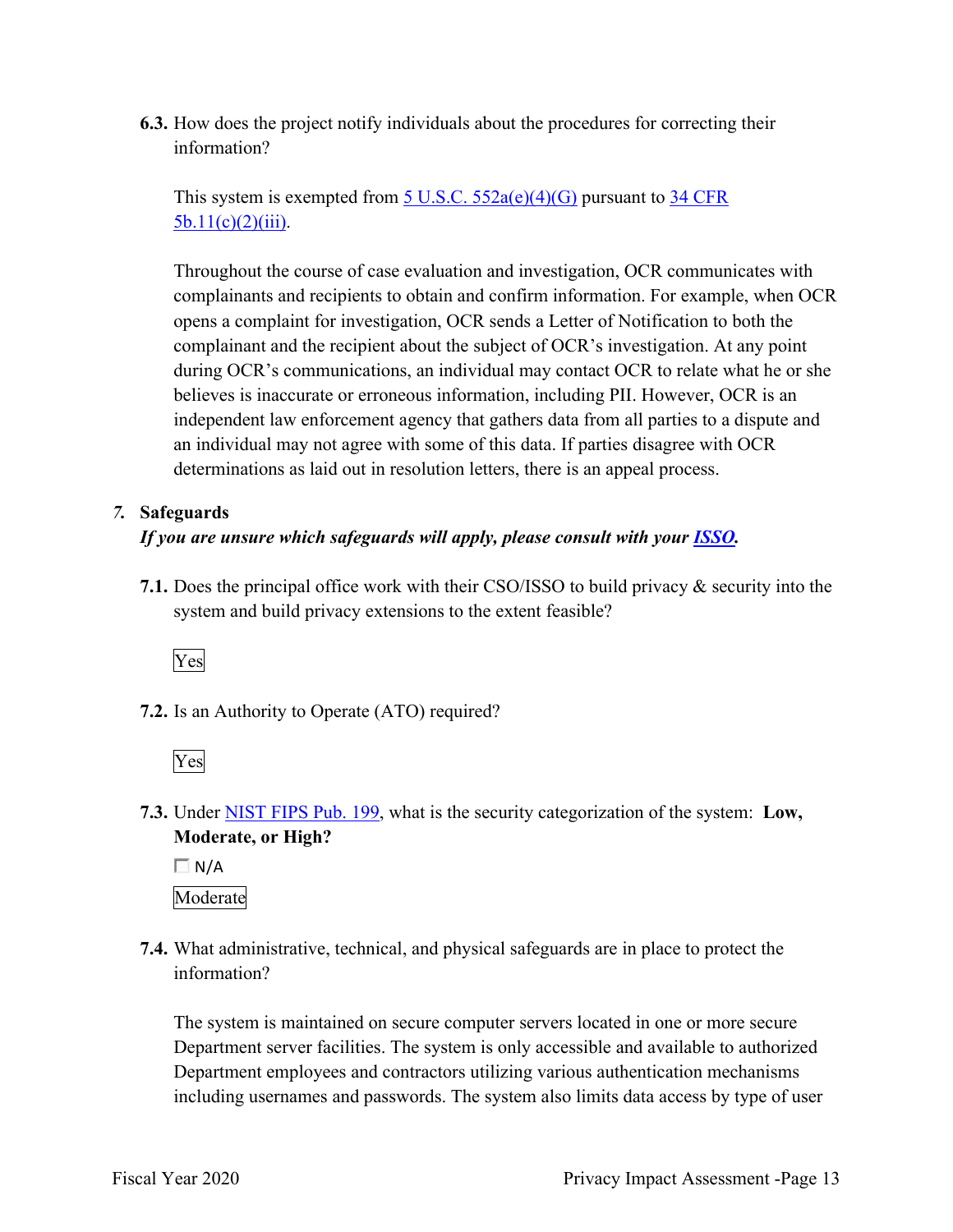and controls users' ability to alter records within the system. Records containing PII in the database are encrypted when at rest and transmission.

 entering the building for his or her employee or visitor badge. All Department and contract personnel who have facility access and system access are required to undergo a Access to OCR offices is controlled and available only to OCR staff and authorized visitors. Access to the building is monitored by security personnel who check everyone security clearance investigation. Department and contract employees are also required to complete security and privacy awareness training on an annual basis.

 rooms. Access to offices in which storage rooms are located is restricted to OCR staff File folders containing non-digital information in the system are kept in locked storage and authorized visitors.

**7.5.** Is the information in the system appropriately secured in accordance with the IT security requirements and procedures as required by Federal law and policy?

### Yes

**7.6.** Has a risk assessment been conducted where appropriate security controls to protect against that risk have been identified and implemented?

### Yes

 ensure the security controls continue to work properly at safeguarding the PII. **7.7.** Please describe any monitoring, testing or evaluation conducted on a regular basis to

 CAMS participates in the Department's risk management framework in order to receive an authorization to operate (ATO) every three years. During this process, the security controls are checked for appropriate implementation and documentation.

The following tasks are performed to safeguard CAMS information:

- Monthly vulnerability scans performed
- Annual contingency plan test performed
- Annual self-assessments conducted; and/or annual security assessments performed by the Department Security Authorization Team
- Annual updates to system security documents
- Annual mandatory cybersecurity and privacy training for employees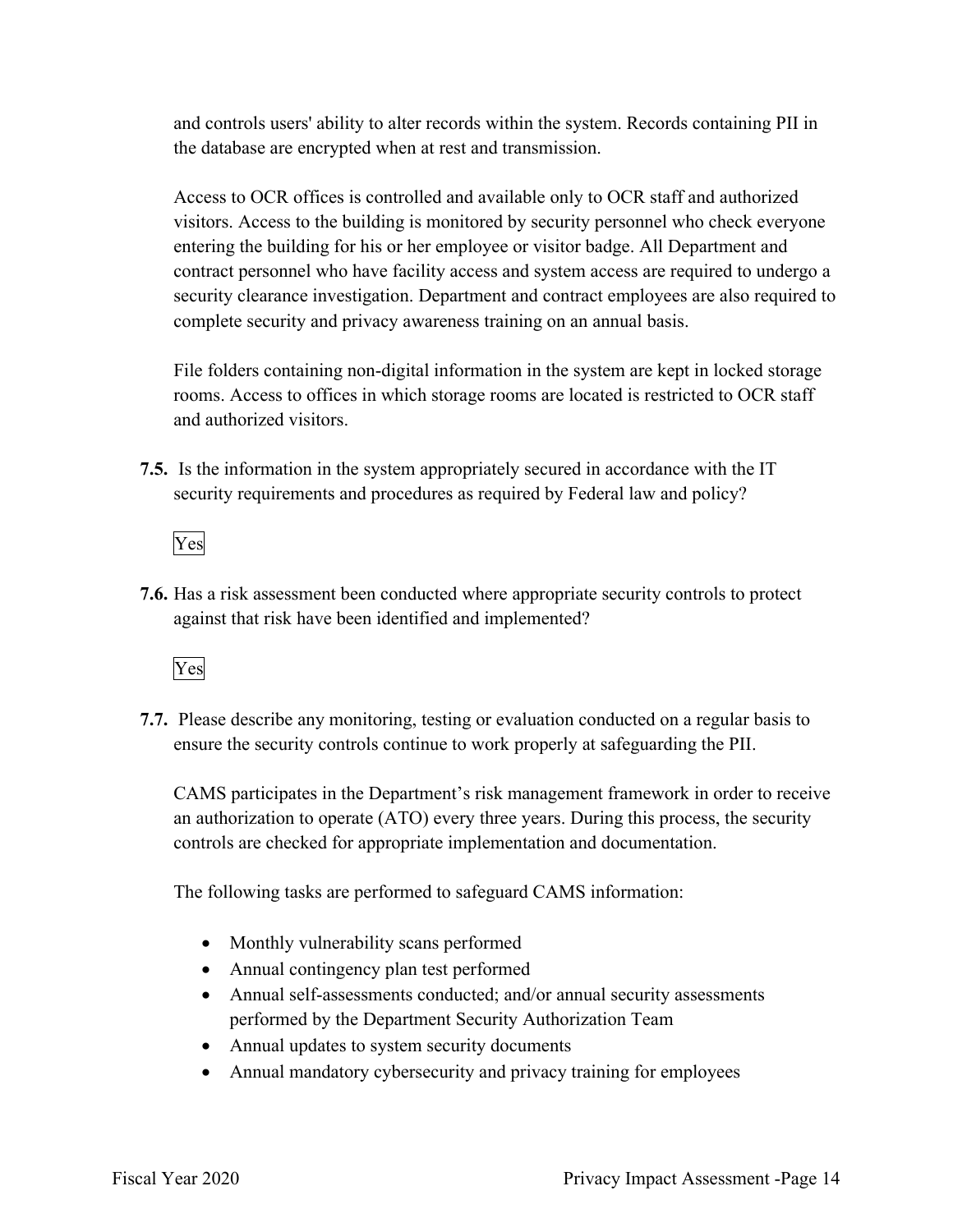The system is tested after every IT software patch to ensure the implemented patch did not adversely affect any of the security controls. Also, the Information System Security Officer performs challenge tests using invalid usernames and passwords annually and conducts user validation quarterly and during staff separation process.

### **8. Auditing and Accountability**

 **8.1.** How does the system owner assess and ensure that the PII is used in accordance with stated practices in this PIA?

The system owner approves or is given direction by senior leadership to authorize specific staff access to the application.

Staff are trained directly by the system owner on the requirements of the Case Processing Manual, and each regional office maintains a system of review to ensure that case work and associated communications are conducted in conformity with the Case Processing Manual, including issuing letters with appropriate language about FOIA and appeal rights, and advising interviewees beforehand about their rights under FOIA and the Privacy Act. This ensures PII is used by all employees in accordance with what is documented in this PIA.

**8.2.** Does the system owner continuously monitor and audit the privacy controls to ensure effective implementation?

Yes

mitigated? **8.3.** What are the privacy risks associated with this system and how are those risks

mitigated?<br>This PIA details the privacy controls and safeguards implemented for this system in from privacy threats and mitigate the risks to the data. order to mitigate privacy risk. These controls and safeguards work to protect the data

 One privacy risk associated with this system is unauthorized access, use, or disclosure of PII pertaining to the users. Data breaches involving PII are potentially hazardous to both individuals and organizations. Individual harm may include identity theft, embarrassment, or financial loss. Organizational harm may include a loss of public trust, legal liability, or remediation costs.

The risks are mitigated by the above-mentioned safeguards, limiting access to only those with a legitimate need to know, and working closely with the security and privacy staff